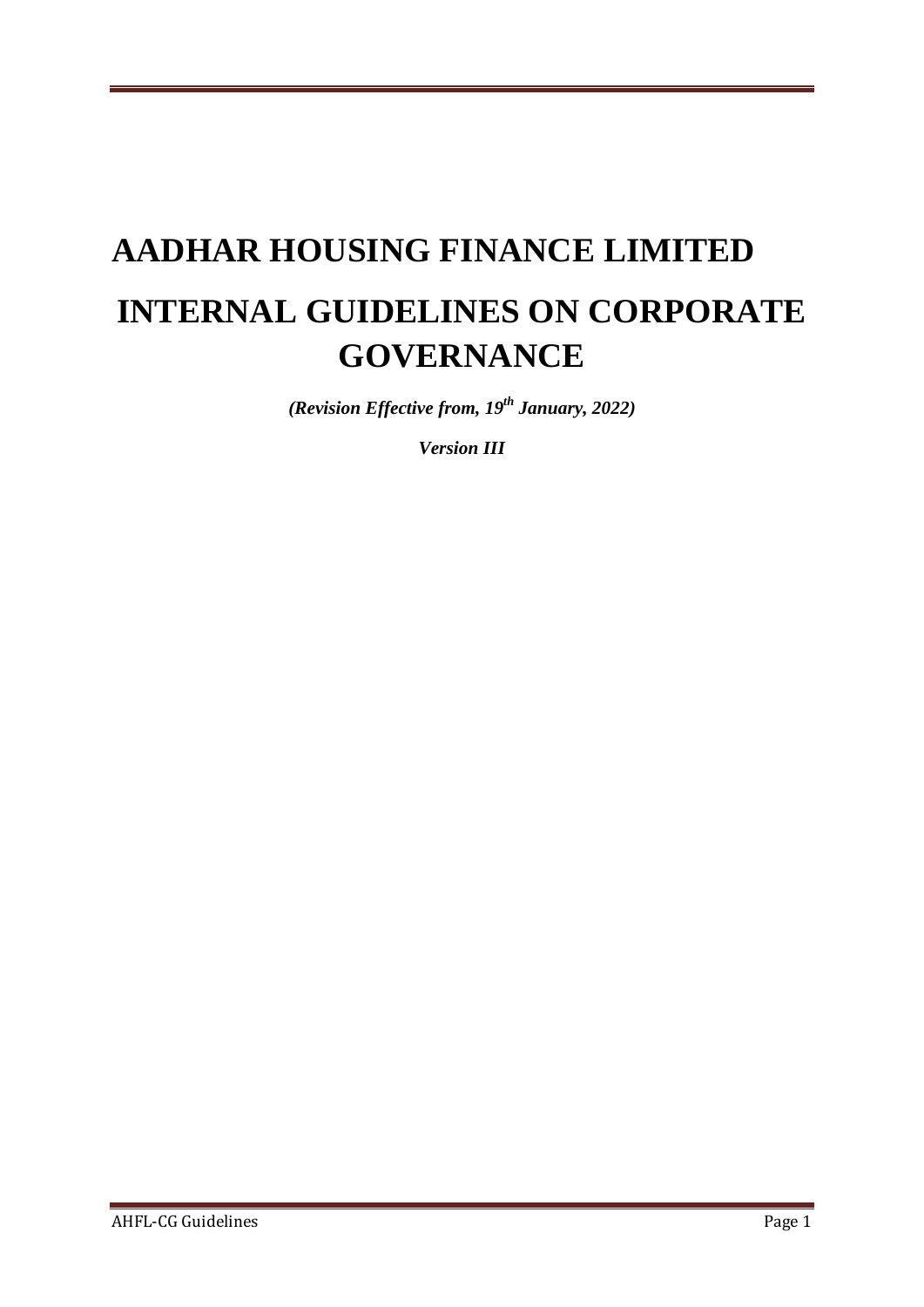# *CONTENTS*

| Sl.<br>No.         | <b>Topic</b>                                            | Page No.        |
|--------------------|---------------------------------------------------------|-----------------|
| $\mathbf I$        | Preamble                                                | 3               |
| $\mathbf{I}$       | Company's Philosophy on Corporate Governance            | 3               |
| $\mathop{\rm III}$ | <b>DEFINITIONS</b>                                      | 3               |
| ${\rm IV}$         | <b>GOVERNANCE OF THE BOARD</b>                          | $4 - 9$         |
|                    | 1.<br>Role and Responsibilities                         |                 |
|                    | Composition and Size<br>2.                              |                 |
|                    | Appointment and Compensation of Directors<br>3.         |                 |
|                    | <b>Disclosures</b><br>$\overline{4}$ .                  |                 |
|                    | Confidentiality<br>5.                                   |                 |
|                    | <b>Conflict of Interest</b><br>6.                       |                 |
|                    | 7.<br><b>Board Meetings</b>                             |                 |
|                    | Minimum Information to be placed before the Board<br>8. |                 |
|                    | Separate Meeting of the Independent Directors<br>9.     |                 |
|                    | 10. Board Committees                                    |                 |
| $\mathbf V$        | Auditors                                                | 10              |
| VI                 | Certification                                           | 11              |
| VII                | <b>Codes and Polices</b>                                | 11              |
| <b>VIII</b>        | Review                                                  | $\overline{13}$ |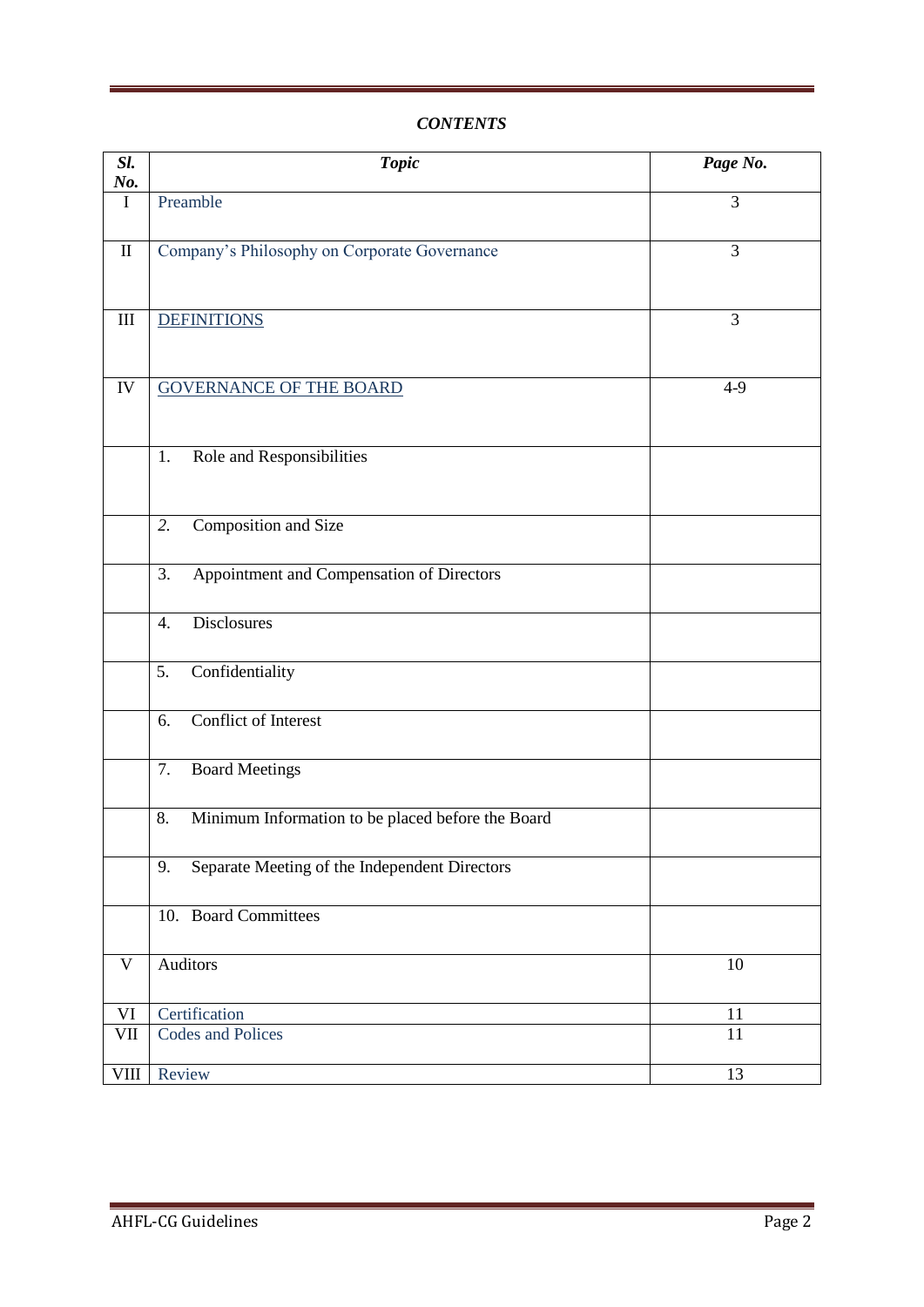## **I. PREAMBLE**

National Housing Bank ("NHB") vide notification no. NHB.HFC.CG-DIR.1/MD&CEO/2016 dated  $9<sup>th</sup>$  February, 2017, has notified Housing Finance Companies – Corporate Governance (National Housing Bank) Directions, 2016, which, *inter-alia*, requires every deposit taking Housing Finance Company to frame "Internal guidelines on Corporate Governance".

Pursuant to the same, the Board of Directors of the Company at their meeting held on  $28<sup>th</sup>$  April, 2017, have approved and adopted the Internal Guidelines on Corporate Governance ["CG Guidelines"].

Further, the Reserve Bank of India vide Circular No. RBI/2020-21/60, DOR.NBFC (HFC).CC.No.118/03.10.136/2020-21, issued the Directions, in supersession of relevant regulations issued by National Housing Bank (NHB) to be complied with by the Housing Finance Companies.

 The Reserve Bank of India has also issued Master Direction on Non-Banking Financial Company – Housing Finance Company (Reserve Bank) Directions, 2021, dated 17th February, 2021 (herein after referred as "RBI Master Directions") and para 55 of the said RBI Master Directions has prescribed to frame Internal Guidelines on Corporate Governance by Housing Finance Companies.

These Guidelines outline the current Corporate Governance practices of the Company.

# **II. COMPANY'S PHILOSOPHY ON CORPORATE GOVERNANCE**

The Company practices a trustworthy, transparent, moral and ethical conduct, both internally and externally, and is committed towards maintaining the highest standards of Corporate governance practices in the best interest of all its stakeholders.

The Company believes that it not only has legal, contractual and social responsibilities, but also has obligations towards its non-shareholder stakeholders such as bankers, regulators, government agencies, employees, investors, creditors and customers, among others. The Company strives to ensure that all its stakeholders have an access to clear, adequate and factual information relating to the Company. The Company continues to promote accountability of the management. The Board of Directors acknowledge its responsibilities towards all the stakeholders of the Company for creation and safeguarding their wealth.

## **III. DEFINITIONS**

In this CG Guidelines, unless repugnant to the meaning or context thereof, the following expressions, wherever used in this CG Guidelines, shall have the meaning as defined below: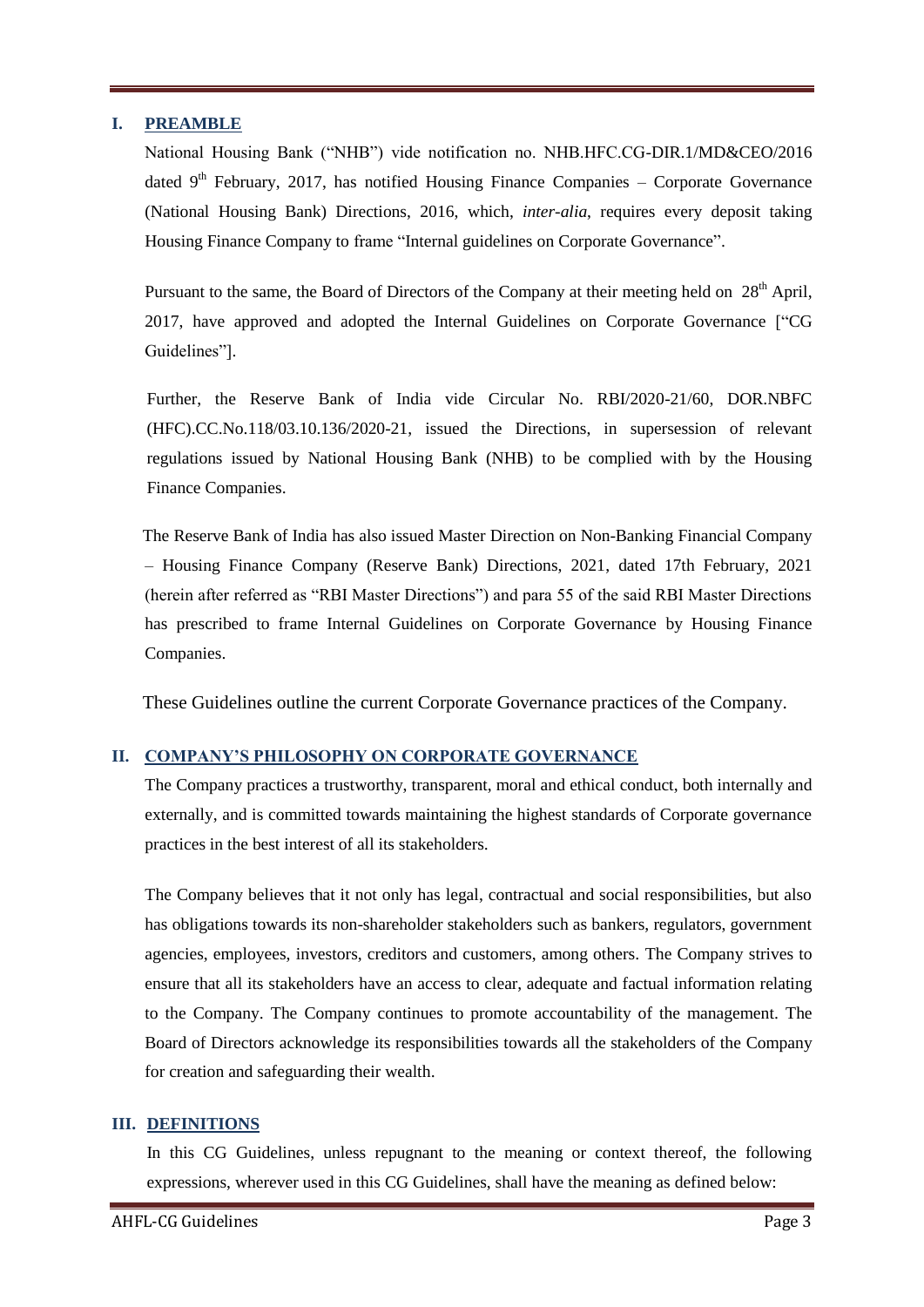- **1. "Act"** shall mean the provisions of the Companies Act, 2013 and rules made thereunder and shall include the statutory amendment(s), modification(s) or re-enactment(s) thereof.
- **2. "Board"** shall mean the Board of Directors of the Company, as constituted from time to time.
- **3. "Company"** means Aadhar Housing Finance Limited (AHFL).
- **4. "Committee"** shall mean committee of the Board of Directors or such other Committee constituted from time to time.
- **5. "Independent Director"** shall mean a Director who satisfies the criteria of independence as laid down under Section 149 (6) of the Companies Act, 2013 and applicable Regulations of the Securities and Exchange Board of India (Listing Obligations and Disclosure Requirement) Regulations, 2015.
- **6. "KMP"** shall mean Key Managerial Personnel as defined in sub section (51) of Section 2 of the Companies Act, 2013.
- **7. "RBI CG Directions"** refers to the Directions as given at Chapter IX of Master Direction on Non-Banking Financial Company – Housing Finance Company (Reserve Bank) Directions, 2021, issued by RBI vide circular no. RBI/2020-21/73/DOR.FIN.HFC.CC.NO.  $120/03.10.136/2020-21$ , dated  $17<sup>th</sup>$  February, 2021, repealing the Housing Finance Companies – Corporate Governance (National Housing Bank) Directions, 2016 issued by NHB vide notification no. NHB.HFC.CG-DIR.1/MD&CEO/2016 on 9th February, 2017.
- **8. "SMP"** shall mean Senior Management Personnel of the company who are members of the core management team excluding Board of Directors. Normally, this shall comprise of all members of management one level below the Executive Directors, including all functional heads and all employees at Vice President Position and above
- **9. "SEBI Listing Regulations"** shall mean Securities and Exchange Board of India (Listing Obligations and Disclosure Requirements) Regulations, 2015 and includes any statutory modification(s) thereof.

*Any other term not defined herein shall have the same meaning as defined in the Companies Act, 2013, Securities and Exchange Board of India (Listing Obligations and Disclosure Requirements) Regulations, 2015, or any other applicable law/regulation/rules prescribed by National Housing Bank or such other authority.*

# **IV. GOVERNANCE OF THE BOARD**

The Board of Directors play a pivotal role in ensuring that the good corporate governance practices are followed within the Company. The Board of Directors oversees the functioning of the Company and that of its management; and ensures that every decision taken is in the best interest of the stakeholders of the Company.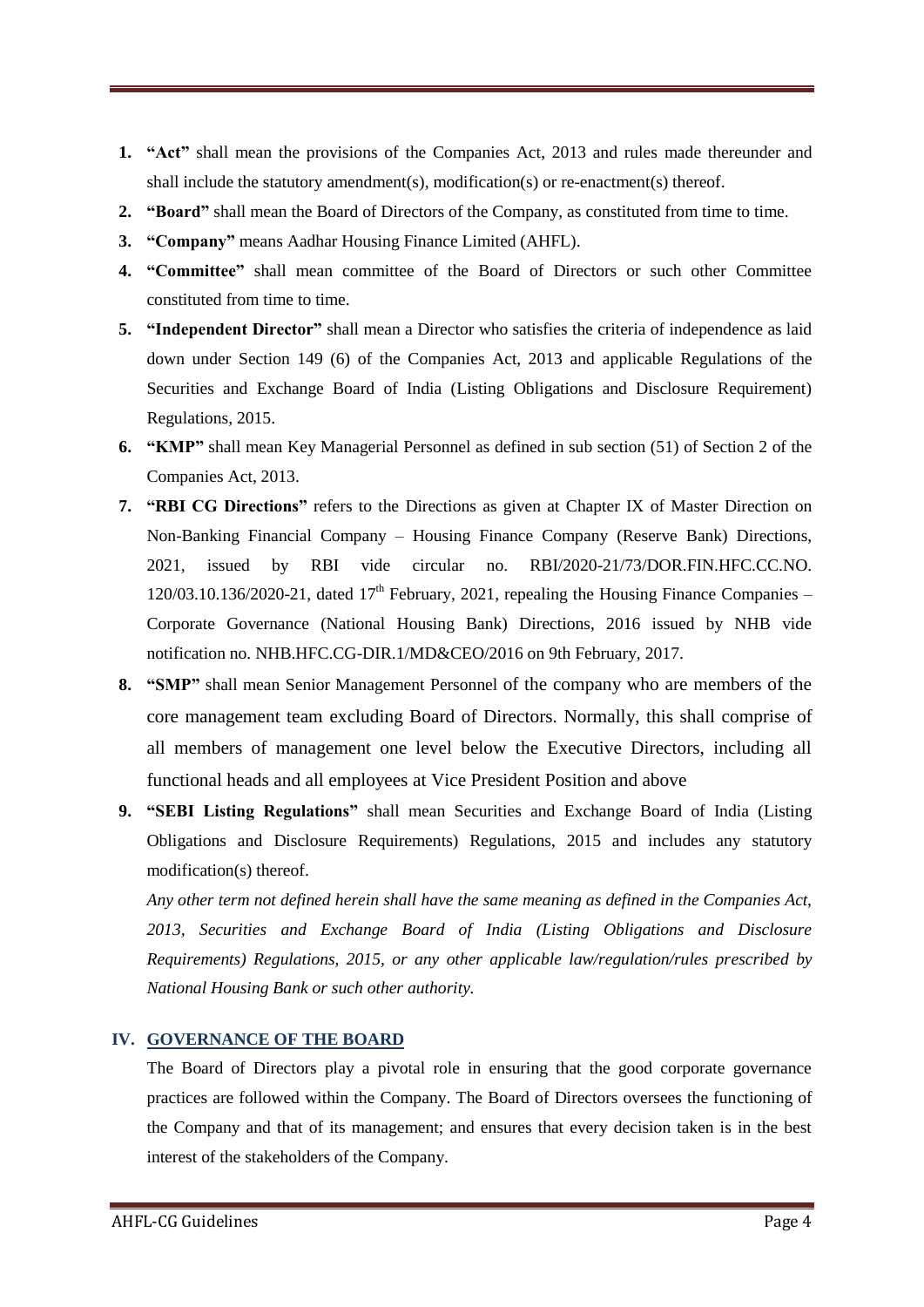# **1. Role and Responsibilities**

- The Board shall be required to uphold ethical standards of integrity and probity, act objectively & constructively and exercise responsibilities in a bona fide manner in the interest of the Company and its stakeholders.
- Every Director holds a fiduciary position and shall be required to attend and actively participate in the Board and its Committee Meetings in which they are a Member and conscientiously fulfill his/her obligations as Director of the Company.
- The Board shall be responsible for overall compliance and monitoring the effectiveness of the Corporate Governance practices and suggest changes, if required. The Board shall also periodically review compliance under various laws applicable to the Company.
- The Board shall scrutinize and monitor the performance of management to ascertain the achievement of agreed goals and objectives.
- The Board of directors shall provide strategic guidance to the Company.
- The Board shall ensure that the integrity of the financial information and that financial controls and the systems of risk management are robust and defensible;
- The Board of Directors shall exercise objective independent judgment on corporate affairs, board deliberations on issues relating to strategy, performance, risk management, resources, key appointments and standards of conduct. However, Independent Directors shall moderate and arbitrate in the interest of the company as a whole, in situations of conflict between the management and shareholder's interest.
- The Board shall bring an objective view in the evaluation of the performance of board and management.

In addition to the above, the Company and the Directors shall at all times abide by the applicable provisions of SEBI Listing Regulations and the Act.

# **2. Composition and Size**

- The Board shall have minimum three directors and a maximum of fifteen directors or such other limit as may be prescribed under the applicable provisions of Companies Act, 2013, applicable SEBI Listing Regulations and Articles of Association of the Company.
- The Board of the Company shall have an optimum combination of Executive, Non-Executive and Independent Directors with at least one woman director. However, it shall at all times ensure that at least one-third of the Board comprises of Independent Directors.

# **3. Appointment and Compensation of Directors**

- Director(s) shall be appointed as per the applicable provisions of the Act and rules made there under.
- A person proposed to be appointed as a Director shall be assessed on various parameters such as qualification, relevant experience and expertise, integrity, skill sets. etc. The person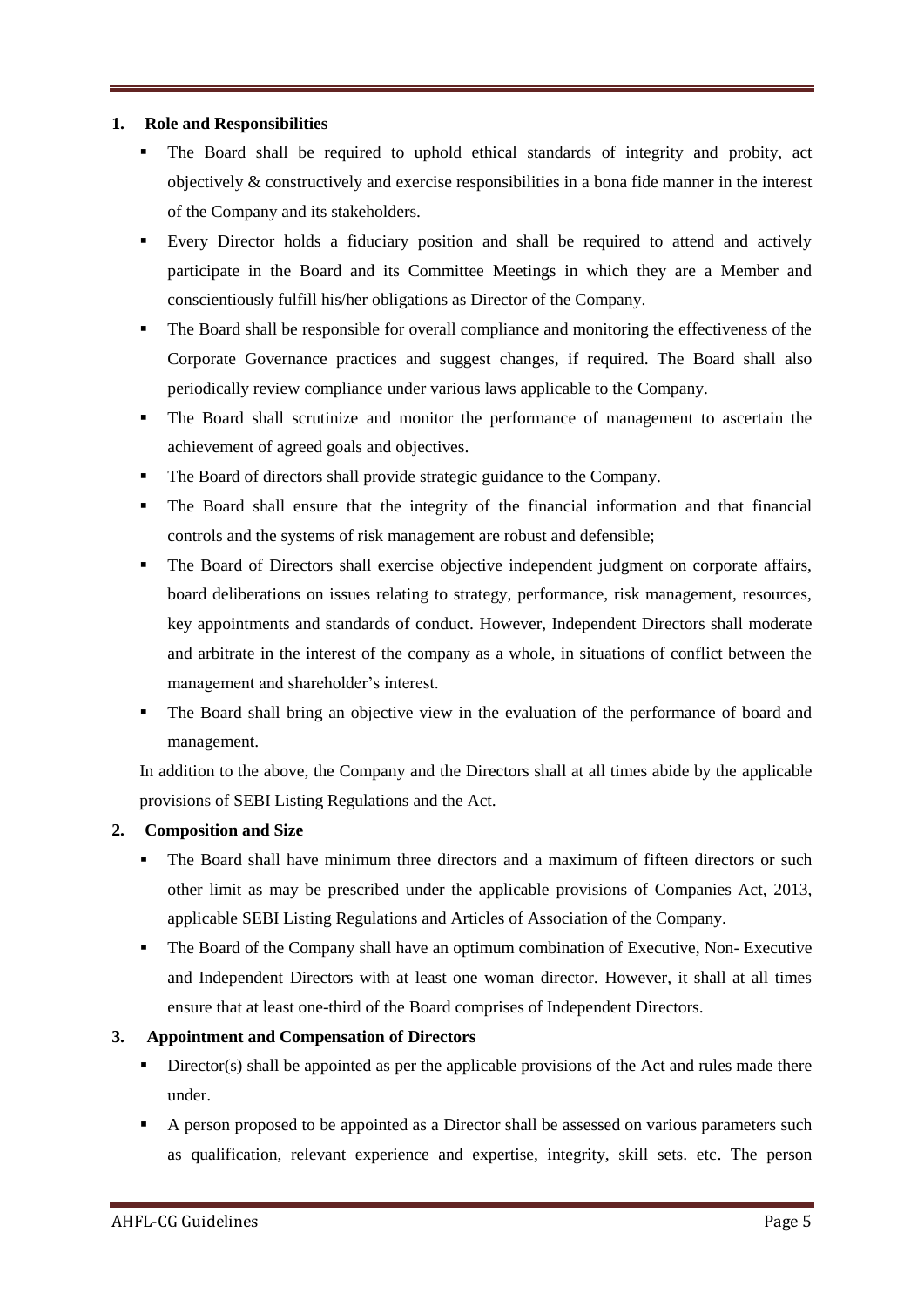considered to be appointed as a Director should also possess relevant expertise which will help the person to act objectively and constructively.

- All the Directors on the Board shall fulfill the fit and proper criteria as laid down under the Company's Policy on fit and proper criteria for the Directors formulated as per RBI CG Directions.
- Upon appointment, the Director shall execute a Deed of covenant with the Company as per the format prescribed under the Company's Policy on fit and proper criteria for the Directors formulated as per RBI CG Directions.
- The Company shall upon appointment of an Independent Director, issue a formal letter of appointment outlining his/her terms of appointment, role, responsibilities, duties. etc.
- The appointment/re-appointment and the remuneration payable to the Director(s) shall be reviewed by the Nomination and Remuneration Committee and recommended to the Board for approval in accordance with the Company's "Nomination (including Boards' Diversity), Remuneration and Evaluation Policy".
- The Non-Executive and Independent Directors shall be paid sitting fees and other expenses incurred for attending the Board/Committee Meetings eg. Travelling /lodging.
- Non –Executive Directors shall be entitled to a commission not exceeding one percent of the net profits or such other lower amount as may be approved by the Shareholders of the Company.
- Independent Directors of the Company shall not be entitled to stock options.

# **4. Disclosures**

- An annual declaration on confirmation in respect of fit and proper criteria in the format prescribed under the Company's Policy on fit and proper criteria for the Directors formulated in terms of RBI Master Directions shall be furnished by the Directors.
- A declaration of independence in terms of Section 149(7) of the Companies Act, 2013 shall be furnished by the independent Directors every financial year or whenever there is any change in the circumstances that affect their status as an Independent Director.
- All the Directors shall abide with the Company's "Code of Conduct for the Board and Senior Management Personnel" and affirm compliance with the same within 30 days from the close of every financial year.
- All the Directors shall comply with all laws, rules, and regulations governing trading in the securities of the Company and the Company's Code of Conduct for Prohibition of Insider Trading in dealing with the securities of the Company which, inter-alia, prohibits buying or selling of the Company's securities on the basis of any unpublished price sensitive information and submit necessary disclosures thereunder.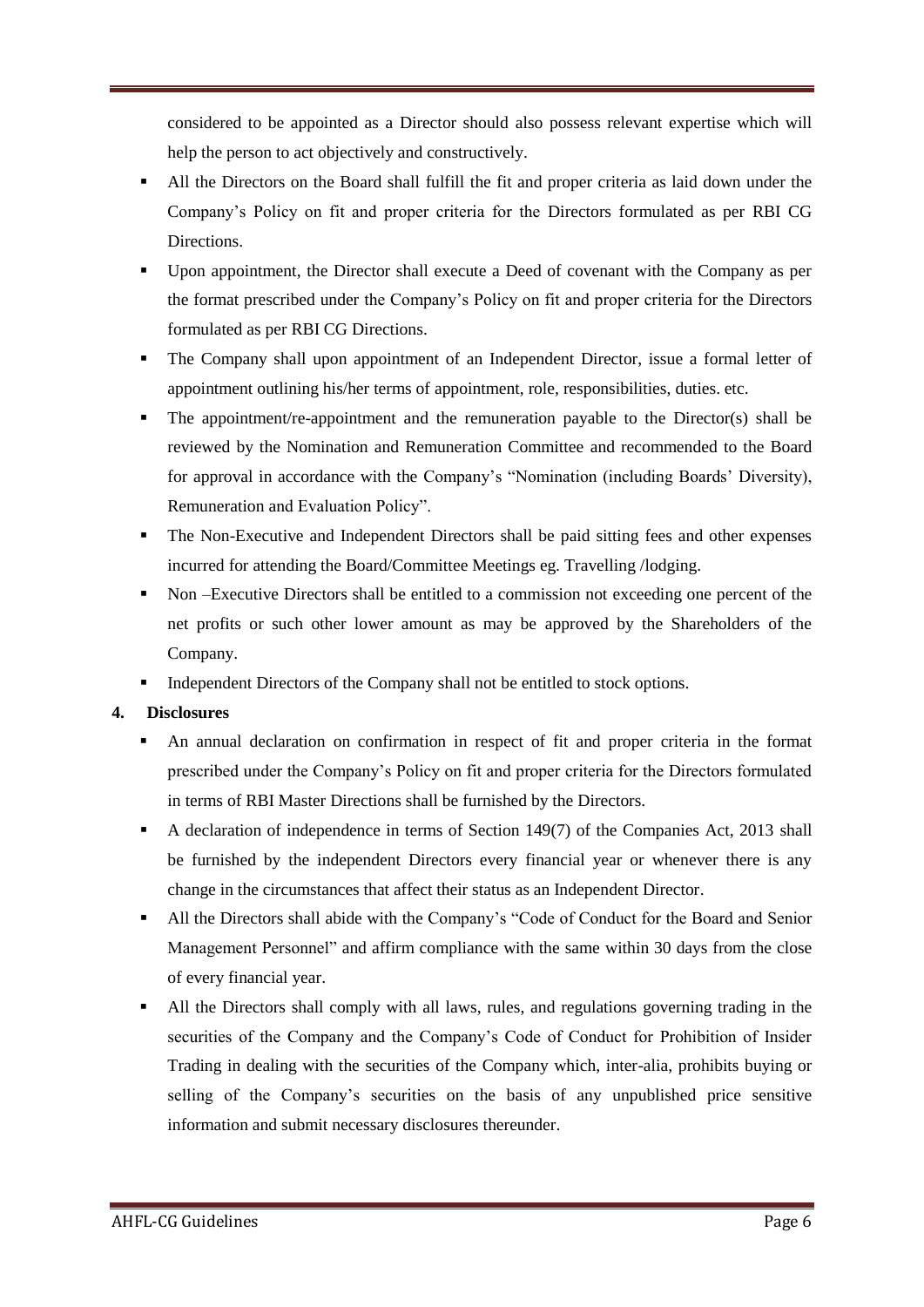# **5. Confidentiality**

 The Directors shall not disclose any confidential information, including commercial secrets, technologies, advertising and sales promotion plans, unpublished price sensitive information, during their term or following termination (by whatever means) to third parties unless expressly approved by the Board or required by law.

# **6. Conflict of Interest**

- All the Directors and key managerial personnel shall be required to disclose to the Board of directors whether they, directly or indirectly, or on behalf of third parties, have any material interest in any transaction or matter directly affecting the Company.
- No Independent Director shall have any pecuniary relationship with the company, its holding, subsidiary or associate company, or their promoters, or directors and ensure that none of their relatives have any pecuniary relationship or transaction with the company, its holding, subsidiary or associate company, or their promoters, or directors, amounting to two per cent or more of its gross turnover or total income or fifty lakh rupees or such higher amount as may be prescribed, whichever is lower.
- Every Director if concerned or interested, whether directly or indirectly, in any contract or arrangement or proposed contract or arrangement entered into or to be entered with a body corporate in which either the Director individually or in association with any other director, holds more than two per cent shareholding of that body corporate, or is a promoter, manager, Chief Executive Officer of that body corporate; or with a firm or other entity in which, the Director is a partner, owner or member, as the case may be, shall disclose the nature of concern or interest at the meeting of the Board in which the contract or arrangement is discussed and shall not participate in such meeting.

# **7. Board Meetings**

- The Company shall be required to hold at least one Board meeting in a calendar quarter with a maximum interval of one hundred and twenty days between two consecutive meetings, such that at least four meetings are held in a year.
- The Quorum for a Meeting of the Board shall be one-third of the total strength of the Board, or two Directors, whichever is higher and the same shall be maintained for the entire meeting.

# **8. Minimum Information to be placed before the Board**

- To enable the Board members to discharge their responsibilities effectively and take informed decisions, detailed agenda papers, with explanations on each item, shall be sent to each Director well in advance of the Board and its Committee meetings as per the Act and other applicable laws.
- The Company shall place all statutory and other significant matters including minimum information required to be placed in terms of applicable SEBI Listing Regulations and Secretarial Standard on the Meetings of the Board of Directors [SS-1] as prescribed by the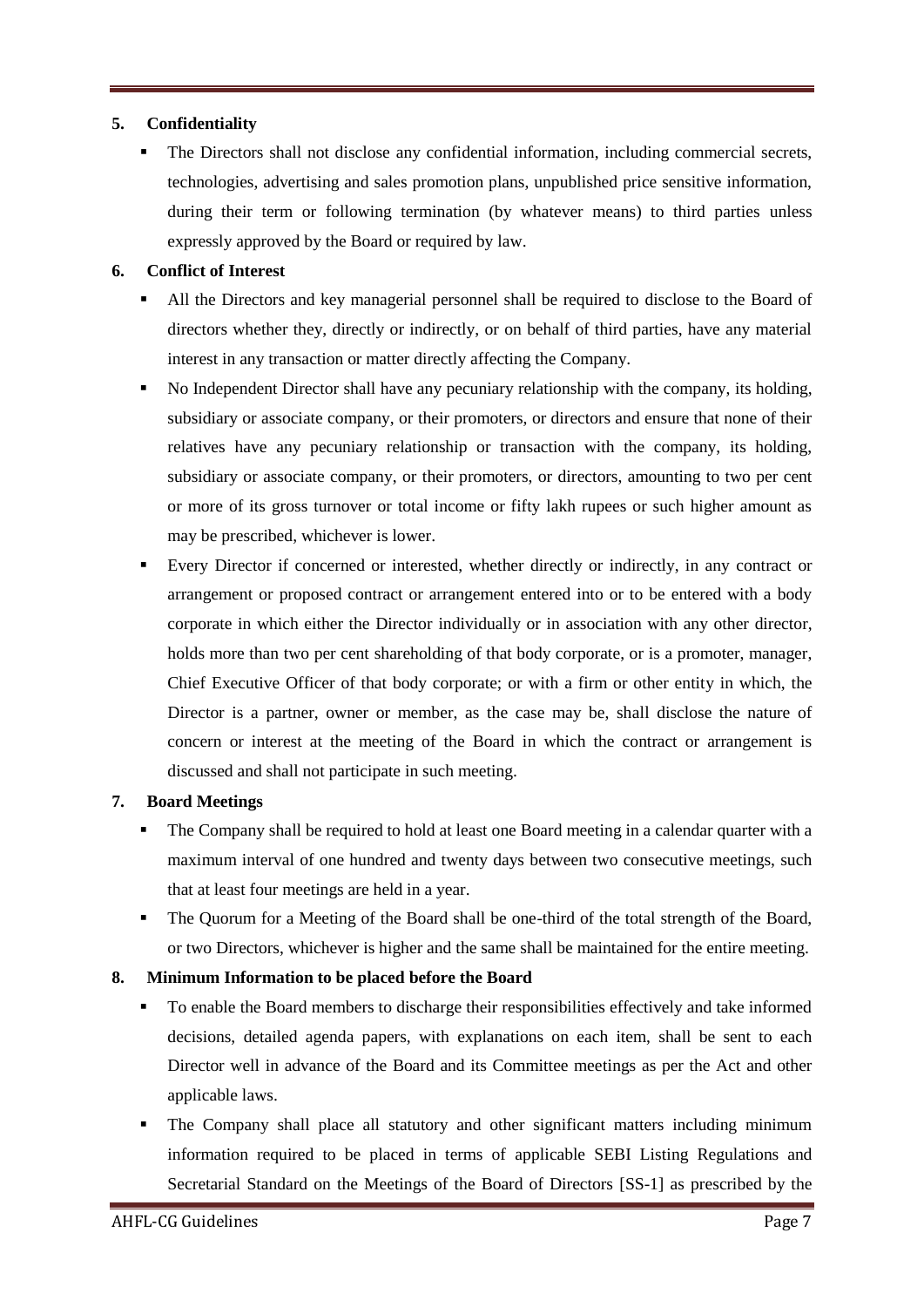Institute of Company Secretaries of India, before the Board to enable it to discharge its duty responsibly.

 The Minutes of all Board Meetings and its Committee Meetings shall be circulated to the Board members as per the applicable provisions of the Act and SS-1. Minutes of the previous Board /Committee Meetings are placed in the subsequent Board/Committee Meeting for noting.

# **9. Separate Meeting of the Independent Directors**

 The Independent Directors of the Company shall meet at least once in a year without the presence of Non-executive Directors and the Management in terms of Schedule IV of the Act and applicable provisions of SEBI LODR. The meeting shall be held to review the performance of Non-Independent Directors and the Board as a whole; to review the performance of the Chairman and to assess the quality, quantity and timeliness of flow of information between the company management and the Board and its members that is necessary for the Board to effectively and reasonably perform their duties.

# **10. Board Committees**

- The Board of Directors shall constitute various Committees which will enable the Board to deal with specific areas / activities that need a closer review and to have an appropriate structure to assist in the discharge of their duties and responsibilities. Presently, the Board has constituted seven committees namely – Audit Committee, Nomination and Remuneration Committee, Risk Management Committee, Asset Liability Management Committee, Corporate Social Responsibility Committee, IT Strategy Committee and Stakeholders Relationship Committee
- The Committees should meet at periodical intervals as per the statutory requirement or depending upon the need, as the case may be.
- The Board has the discretion to allow certain market/price sensitive and unpublished information, which can be tabled at the Board /Committee meeting, as per the permission given under applicable provisions of law/act.

# **i. Audit Committee**

The Company shall have in place an Audit Committee constituted in accordance with the provisions of Section 177 of the Companies Act, 2013 and rules framed thereunder, applicable RBI Master Directions, Notifications, Circulars & Guidelines and applicable provisions of SEBI Listing Regulations.

The Composition, Quorum, Terms of Reference and Frequency of the Audit Committee will be as per applicable provisions of Companies Act, RBI, SEBI Listing Regulations, as aforesaid.

# **ii. Stakeholders' Relationship Committee**

The Company shall have in place a Stakeholders' Relationship Committee constituted in accordance with the provisions of Section 178 of the Companies Act, 2013 and rules framed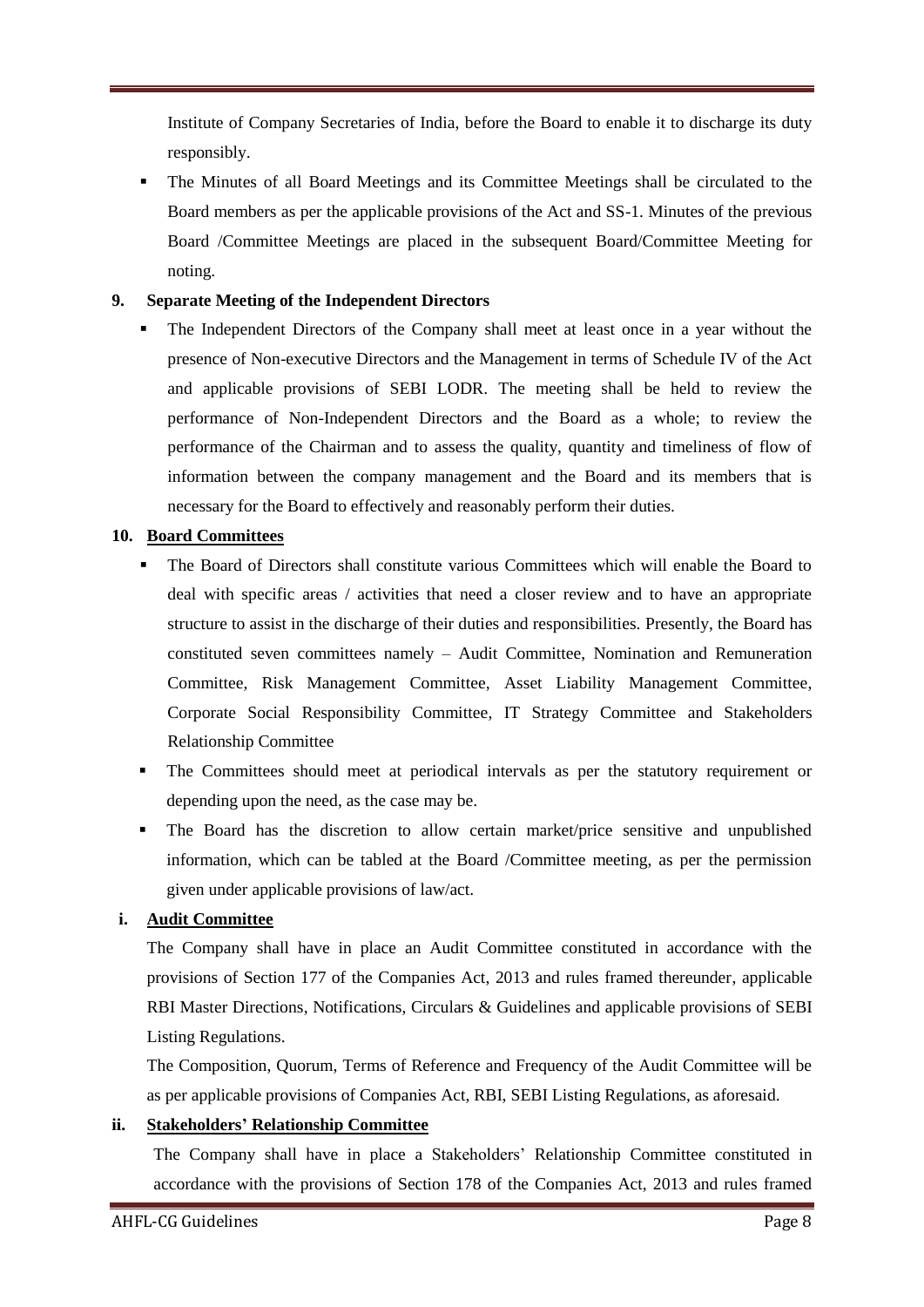thereunder, applicable RBI Master Directions , Notifications, Circulars & Guidelines and applicable provisions of SEBI Listing Regulations.

The Composition, Quorum, Terms of Reference and Frequency of the Stakeholders' Relationship Committee will be as per applicable provisions of Companies Act, RBI, SEBI Listing Regulations, as aforesaid.

# **iii. Nomination and Remuneration Committee**

The Company shall have in place a Nomination and Remuneration Committee constituted in accordance with the provisions of Section 178 of the Companies Act, 2013 and rules framed thereunder and applicable regulations of SEBI Listing Regulations

The Composition, Quorum, Terms of Reference and Frequency of the Nomination and Remuneration Committee will be as per applicable provisions of Companies Act, RBI, SEBI Listing Regulations, as aforesaid and as per Nomination (including Boards' Diversity), Remuneration and Evaluation Policy.

# **iv. Risk Management Committee**

The Company shall have in place a Risk Management Committee constituted in accordance with the applicable provisions of Companies Act, 2013, RBI Master Directions, Notifications, Circulars & Guidelines and applicable Regulations of the SEBI Listing Regulations, .

The Composition, Quorum, Terms of Reference and Frequency of the Risk Management Committee will be as per applicable provisions of Companies Act, RBI, SEBI Listing Regulations and as per Risk Governance Framework of the Company.

# **v. Corporate Social Responsibility Committee (CSR Committee)**

The Company shall have in place a Corporate Social Responsibility Committee constituted in accordance with the provisions of Section 135 of the Companies Act, 2013 and rules framed thereunder.

The Composition, Quorum, Terms of Reference and Frequency of the CSR Committee will be as per applicable provisions of Companies Act and as per CSR Policy of the Company.

# **vi. IT Strategy Committee**

The Company shall have in place a IT Strategy Committee constituted in accordance with the applicable provisions of RBI Master Directions, Notifications, Circulars & Guidelines issued by RBI/NHB.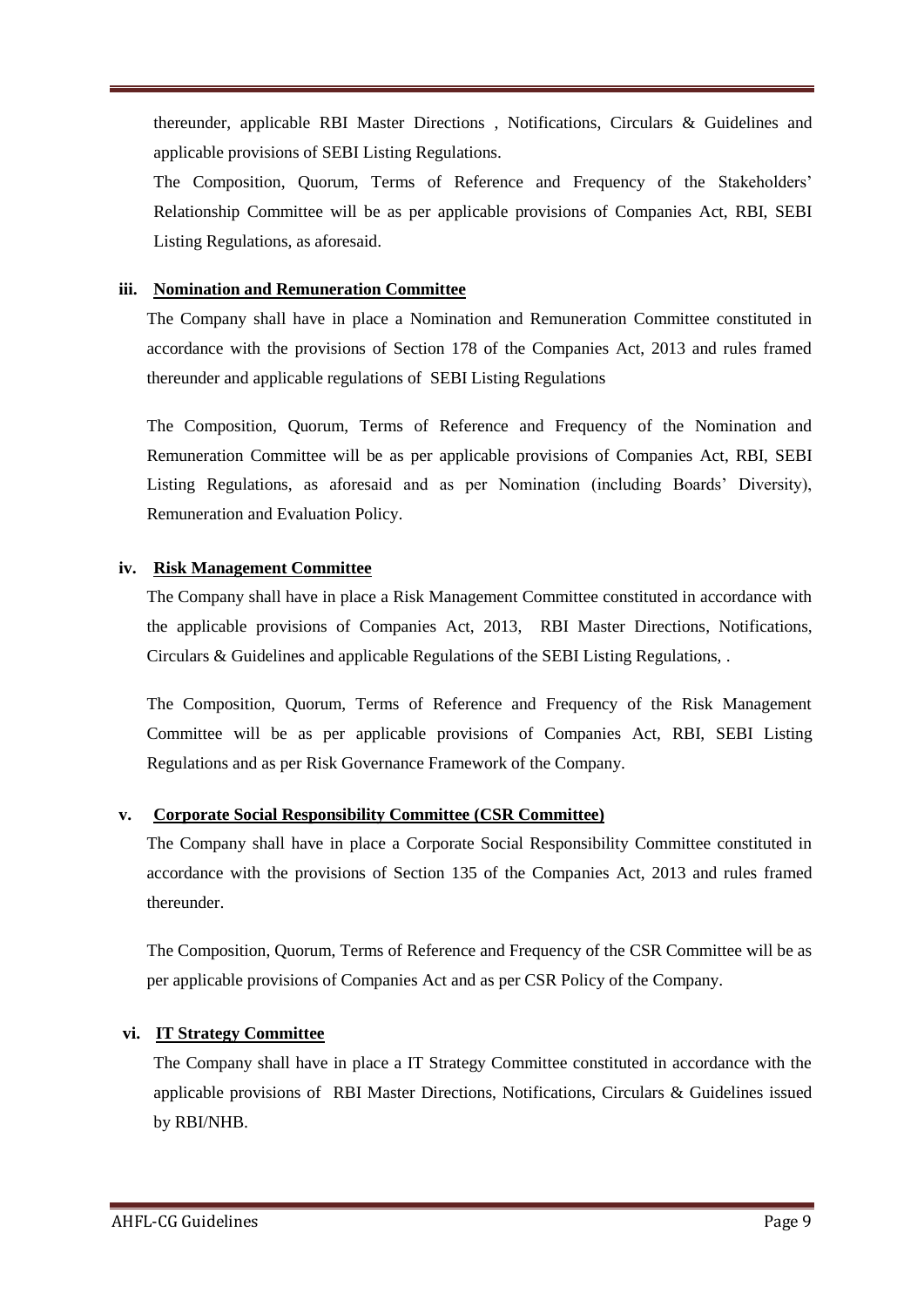The Composition, Quorum, Terms of Reference and Frequency of the IT Strategy Committee will be as per applicable provisions of RBI Master Directions and as per IT Strategy Policy of the Company.

# **vii. Asset Liability Management Committee**

The Company shall have in place Asset Liability Management Committee constituted in accordance with the applicable provisions of RBI Master Directions, Notifications, Circulars & Guidelines issued by RBI/NHB.

The Composition, Quorum, Terms of Reference and Frequency of the Asset Liability Management Committee will be as per applicable provisions of RBI Master Directions and as per Asset Liability Management Policy of the Company.

# **V. AUDITORS**

# **1. Statutory Auditors**

The Statutory Auditors of the Company shall be appointed in accordance with the applicable provisions of the Companies Act, 2013 and RBI Master Directions. Declaration shall be obtained from the Auditors affirming their eligibility for being appointed as the Statutory Auditors of the Company.

The Audit Committee shall review the independence and performance of the Statutory Auditors and the effectiveness of the audit process periodically.

Further, the Company shall rotate the partner(s) of the Chartered Accountant firm(s) conducting the statutory audit of the Company every three years or such other earlier period as may be decided by the Board, so that the same partner does not conduct audit of the Company continuously for more than a period of three years. However, the partner so rotated shall be eligible for conducting the audit of the Company after an interval of three years. The Company shall incorporate appropriate terms to this effect in the letter of appointment of the firm of auditors and ensure its compliance.

# **2. Secretarial Auditor:**

The Company, as far as it is applicable, shall appoint a Company Secretary in practice in terms of Section 204 of the Act, who shall be responsible to conduct audit of the secretarial and related records of the Company.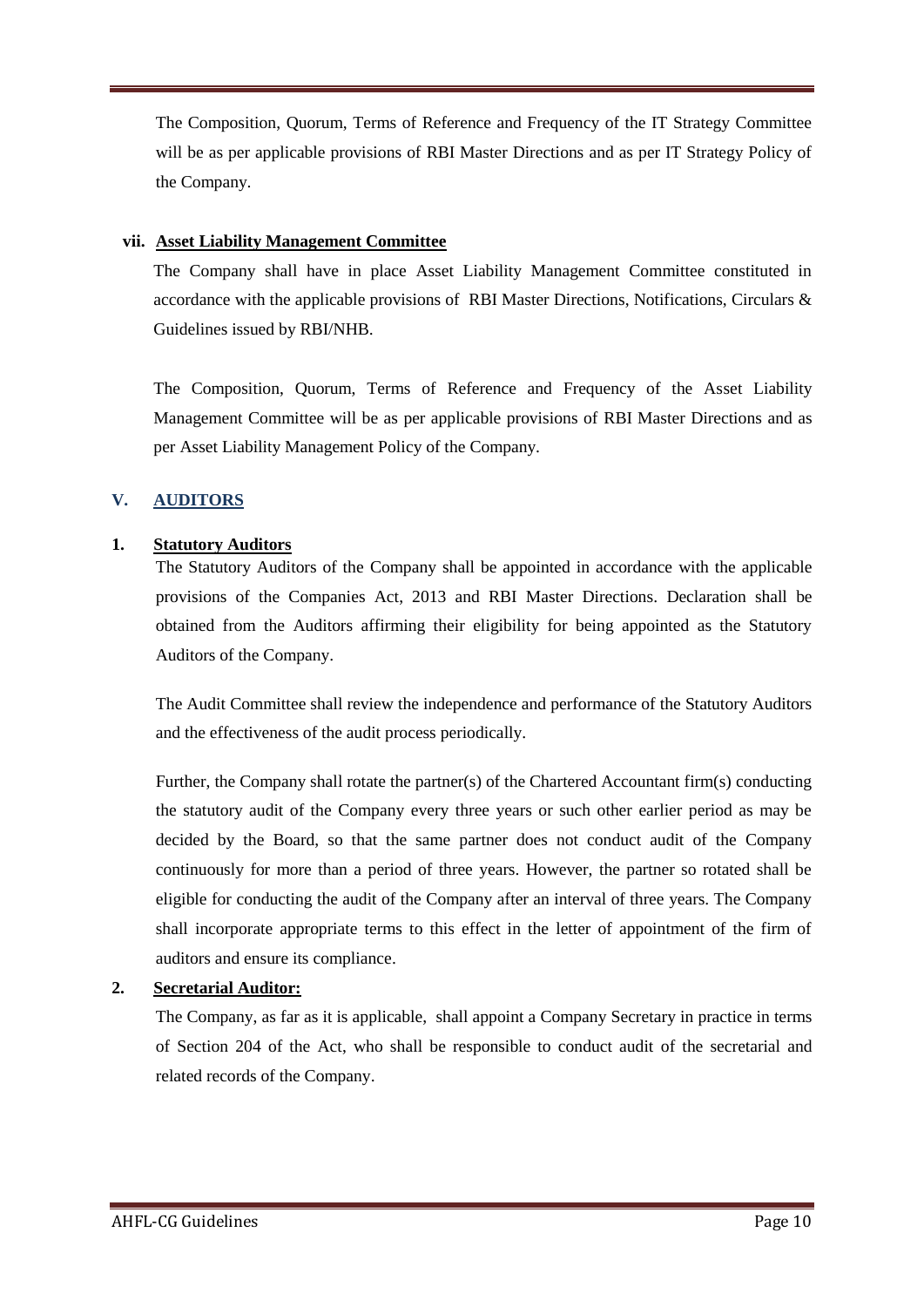# **VI. CERTIFICATION**

# **1. Annual compliance with the Company's Code of Conduct**

An Annual declaration in terms of Schedule V of the SEBI Listing Regulations signed by the Chief Executive Officer (CEO) stating that the Members of Board of Directors and SMP have affirmed compliance with the Code of Conduct of Board of Directors and Senior Management, as applicable.

# **2. Certificate on compliance of conditions of Corporate Governance.**

A compliance certificate from the practicing company secretaries in terms of Schedule V (E) of SEBI Listing Regulations, shall be furnish stating compliance of conditions of corporate governance and be annexed to the Board's Report, as applicable.

# **VII. CODES AND POLICES**

In accordance with the provisions of the Act, applicable SEBI Listing Regulations, Directions/ Guidelines issued by RBI and other applicable laws, the Company has formulated various Codes and Policies to ensure high ethical standards in the overall functioning of the Company.

The key codes and policies as approved by the Board of Directors inter-alia include the following:

## **1. Code of Conduct for the Board of Directors and Senior Management Personnel (SMP)**

This Code sets forth the guiding principles on which the Company, it Board and the SMP shall operate and conduct themselves with multitudinous stakeholders, government and regulatory agencies, media and anyone else with whom it is connected.

# **2. Nomination (including Boards' Diversity), Remuneration and Evaluation Policy, including the Board Diversity Policy, Board Evaluation Policy and Succession Plan Policy**

This policy, inter-alia, lays down the criteria for identifying the persons who are qualified to become directors and SMP of the Company, to determine the qualifications, positive attributes and independence of the Board & ensure Board Diversity, Board Evaluation and **Succession Plan**, to lay down the criteria for determining the remuneration of the Directors, KMP and other employees and to set the criteria for evaluation of the performance of Board of Directors (including Independent Directors) and other employees of the Company.

## **3. Policy on Familiarization Programme for Independent Directors**

This Policy has been adopted to familiarize the Independent Directors about the operations, strategy and functions of the Company and also the roles, rights & responsibilities of Independent Directors to ensure the best Corporate Governance practices.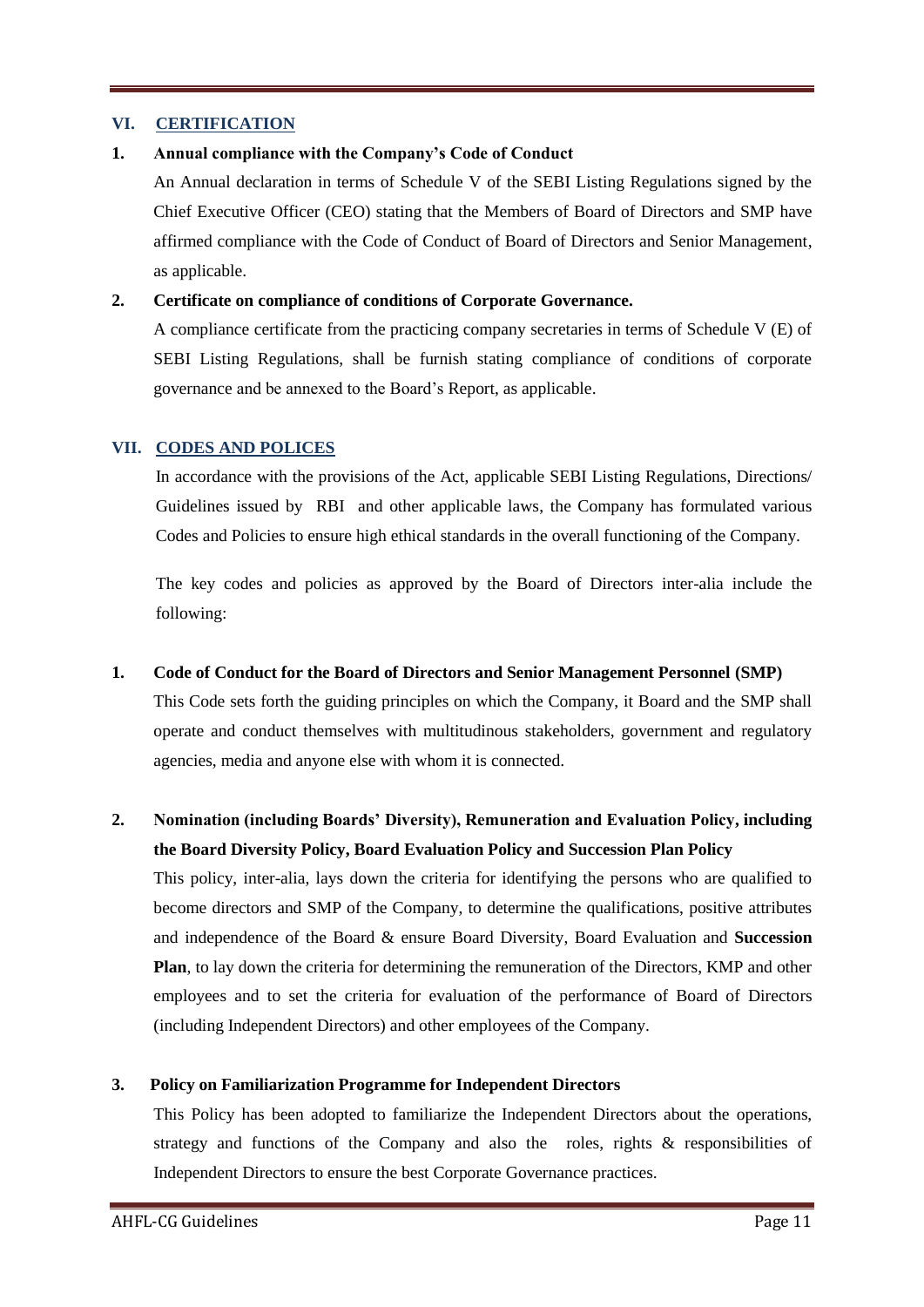# **4. Policy on Preservation of Documents and Records**

This Policy ensures that the Company complies with the applicable document retention laws, preservation of various statutory documents and also lays down minimum retention period for the documents/records in respect of which no retention period has been specified by any law/regulation.

# **5. Vigil Mechanism and Whistle Blower Policy**

The Company has established a vigil mechanism by way of 'Whistle Blower Policy', to report to the management instances of unethical practices, illegal activities and/or actual or suspected fraud or violation of the company's code of conduct or ethics policy. It also provides for direct access to the Chairman of the Audit Committee in exceptional cases and ensures that the Whistleblower is provided with adequate safeguards against victimization.

# **6. Fair Practice Code**

This Code includes guidelines in appropriate staff conduct when dealing with the customers and on the Company's policies vis-à-vis client protection. It captures the spirit of National Housing Bank guidelines on fair practices for Housing Finance Companies.

# **7. Risk Management Policy**

The Company remains committed to manage its risk in a proactive manner and adopts a structured and disciplined approach to risk management by developing and implementing risk management program. This policy has been formulated inter-alia to ensure that there is a formal process for risk identification, risk assessment and risk mitigation.

# **8. Policy on Fit and Proper Criteria for the Directors**

This Policy lays down the process and procedure of due diligence of Director(s) to ensure that they fulfill the 'fit and proper' criteria and to determine their suitability for appointment/ reappointment as a Director(s) on the Board of the Company. It also aims to ensure that each Director on the Board of the Company continues to meet the fit and proper criteria on an ongoing basis.

## **9. Policy on "Know Your Customer and Anti Money Laundering Measures"**

This Policy has been formulated in line with the Know Your Customer and Anti Money Laundering guidelines prescribed by Regulatory Authorities for the Company's lending/credit operations/ financial dealings.